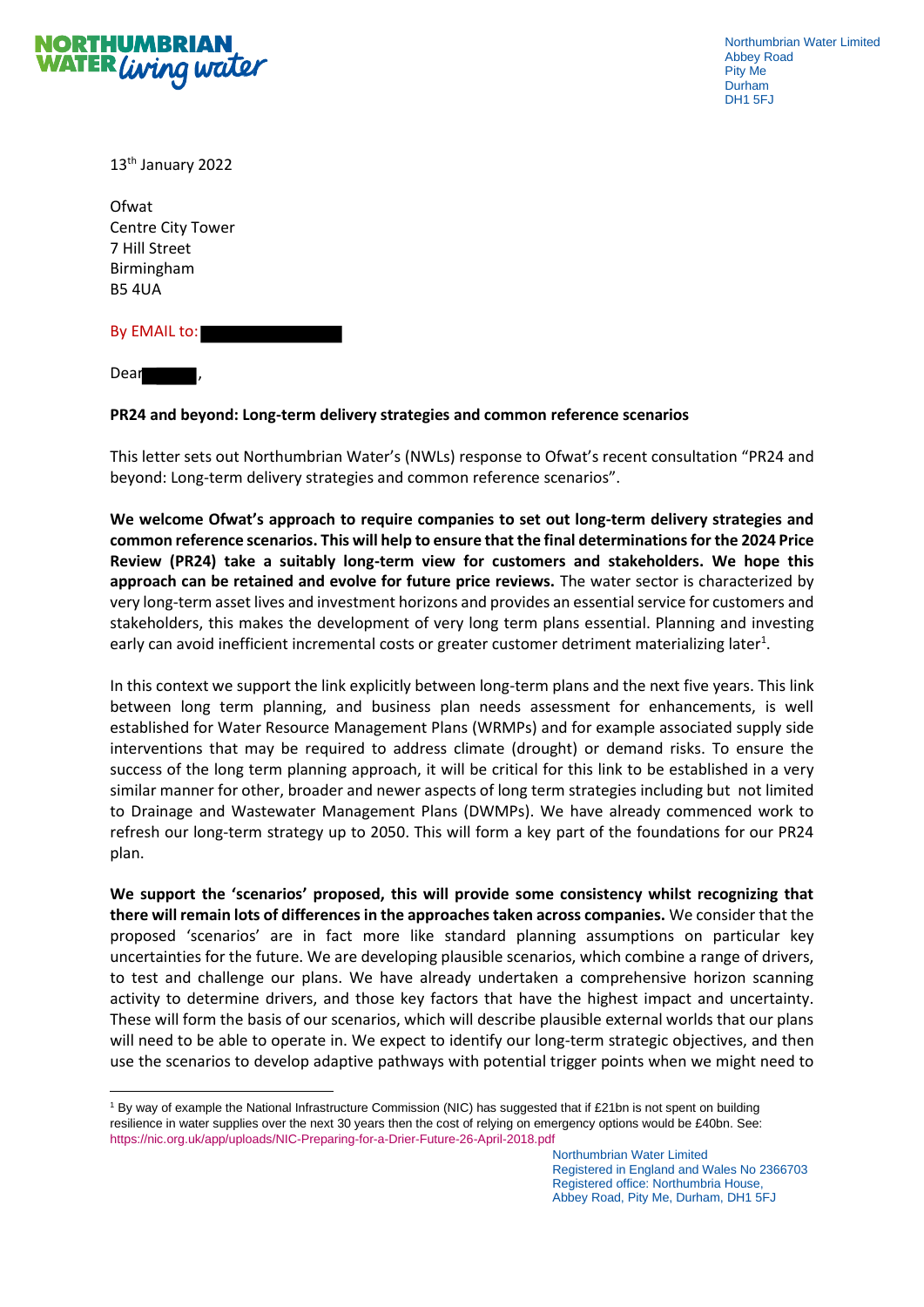pivot our approach. At this stage we intend to present the impacts of the Ofwat 'scenarios' but in addition, for our PR24 submission, we intend to present these broader plausible scenarios as well.

**Despite these common assumptions there are likely to be very significant differences between the approaches taken by different companies over such a long and uncertain planning horizon. Ofwat will therefore need to be flexible in how the results are considered and applied and the scope for comparative benchmarking and assessment will necessarily be very limited**. **We should embrace the opportunity for innovation and learning here rather than seeking prescription.** Whilst there is some history and pedigree to long-term planning and scenario testing in the water sector, for example through the established Water Resource Management Planning process, the proposed approach to the development of long-term delivery strategies and common reference scenarios is novel and PR24 is different from what Ofwat has required of companies in the past, for example through Strategic Direction Statements. For example:

- the existing planning frameworks are partial with each framework covering only part of the value chain rather than a holistic whole;
- those frameworks are different, often having different guidance and assumptions and they are at different levels of maturity; and
- the approach outlined for PR24 seeks to provide more quantification and rigour in the development of long-term plans through modelling and scenario planning rather than through some of the more qualitative assessments that the sector has developed in the past, such as SDSs.

A further significant challenge is that the main planning cycles (WRMPs and DWMPs) are already well developed now even before Ofwat's approach for PR24 is agreed and the timescales for the delivery of those plans alongside regional plans for water resources are already very tight. This implies, as Ofwat recognizes, the need for adaptive planning to take place within those process effectively and results to be brought together in short order alongside the business plan submission. Moreover, establishing 25 year plans clearly has substantial uncertainty, this may be one of the reasons, for example, that Ofwat has chosen not to extend the price control period beyond five years<sup>2</sup> and the 'adaptive planning' approach is required. Given all the uncertainties highlighted companies will take very different approaches and make different assumptions, we should embrace this and promote innovation and rather than seeking comparative benchmarking and assessment which is unlikely to be feasible anyway and will reduce innovation by companies.

**The approach should be wide and comprehensive, and we intend to take a whole-totex approach to the assessment rather than just look at 'enhancement' spending.** Ofwat suggests that the planning exercise should be focused only on enhancement costs and the 'trigger events' associated with large and new lumpy investments. We absolutely recognize the value of considering the need for and sequencing of large and lumpy 'enhancement' investments to address key strategic risks in the future this will be a critical part of any long-term planning exercise. We agree with Ofwat's statement that *'this will have greatest impact and benefit most from the scenario testing and consideration of sequencing that long-term delivery strategies will bring'*. However, the approach makes an artificial distinction between 'enhancement' and 'base' expenditure which in practice is increasingly difficult to identify over such a long time horizon, in particular for service-driven enhancements and limits the value of a long-term planning exercise like this unnecessarily. For example, Ofwat has previously argued that it should be possible to improve service levels from base expenditure. This would be the case for example where the efficient marginal costs of service improvement can be accommodated within base allowances or where there are productivity and innovation improvements that can be

<sup>&</sup>lt;sup>2</sup> ['PR24 and beyond: Creating tomorrow, together'](https://www.ofwat.gov.uk/wp-content/uploads/2021/05/PR24-and-Beyond-Creating-tomorrow-together.pdf) Ofwat, May 2021, p.8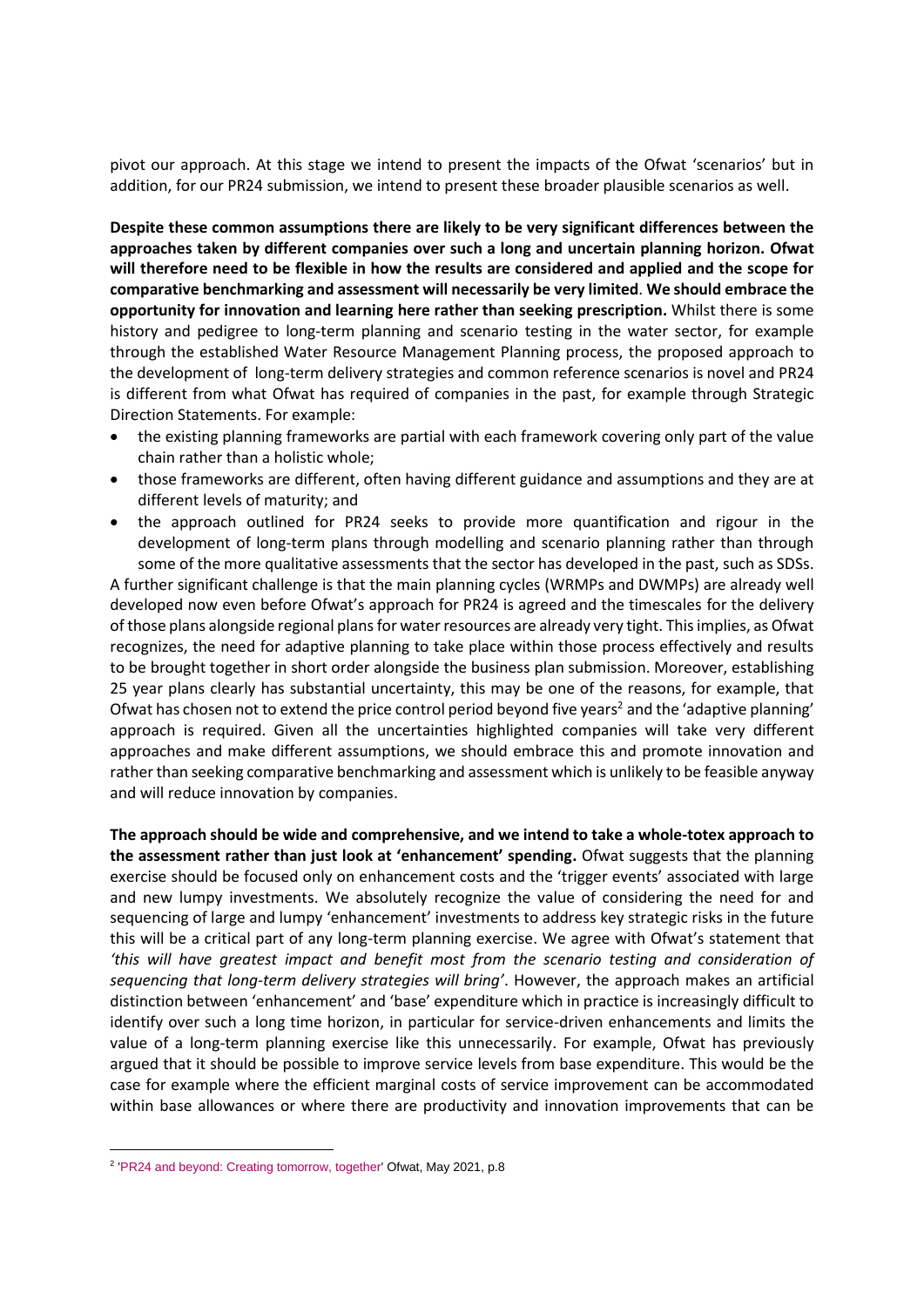implemented but this will not be true in all instances<sup>3</sup> and over time this distinction will become increasingly difficult to make. We intend to conduct our long-term delivery and scenario planning work using a whole-totex approach identifying new lumpy enhancements where we can but not limiting the work to those areas. We expect that this will maximise the value of this exercise and produce wider learning for the future.

**We agree that the exercise should focus on assessing uncertainty arising from drivers that are 'exogenous' or outside of the control of companies but in practice again these distinctions are hard to draw and we don't agree that some of the factors listed are within company control, including asset health and resilience**. Whilst we agree in principle that factors inside companies' control should not be the focus of uncertainty assessments for this work. However, over such a long time horizon it will be difficult to establish the level of company control and this will be a matter of judgement and debate. This is acknowledged in the consultation document which sets out categories of factors that are 'not under company control', some which are 'partly under company control' and some which are 'largely under company control'. One of those listed in the last category is 'levels of asset health and resilience', there are acknowledged weaknesses in the existing approaches to assessing capital maintenance and asset replacement expenditure<sup>4</sup> which could create a need for additional investment in the future and there are also uncertain drivers, such as climate change, which could drive requirements to replace existing assets with new or different and more sustainable asset types. Moreover, where Ofwat acknowledges that climate change and its impacts are 'largely not under company control' this will include impacts on company resilience that are driven by climate change. For example, the need for new investments to increase resilience to the escalating number and scale of extreme weather events that companies are subject to as a result of climate change. This is particularly the case where the regulatory framework places the risk of these events on companies and they can be subject to significant service performance penalties.

**We are pleased to see that Ofwat recognize that there are challenges around engaging customers on very long-term planning and future scenarios. We agree that it will be important to engage customers on the level of ambition, strategy and rational as well as value for money of proposals and that this engagement evidence will need to be considered alongside other evidence.** We agree with Ofwat that, despite the acknowledged challenges of this<sup>5</sup>, it is essential that customers are fully engaged on the level of ambition in future plans, including as far as possible the levels of service targeted, the risks and the impacts of other factors such as growth and resilience. Customers also need to understand the strategy and rationale for different pathways and associated trigger events as well as the trade-off with bills and affordability and be able to make strategic choices about what future state they would support and what they are prepared to pay for it. It will be extremely challenging to get this engagement right and we are exploring a range of deliberative approaches, including methods that allows us to consider the views of future customers. Balancing the challenge of this engagement

<sup>3</sup> A Global Water Intelligence (GWI) market study in 2018: [https://www.water.org.uk/wp-content/uploads/2018/12/GWI-](https://www.water.org.uk/wp-content/uploads/2018/12/GWI-International-sector-performance-comparisons.pdf)

[International-sector-performance-comparisons.pdf](https://www.water.org.uk/wp-content/uploads/2018/12/GWI-International-sector-performance-comparisons.pdf) looked at the percentage of non-revenue water compared to total distribution input this showed that those countries that had invested significantly more than others and replaced a larger proportion of their networks had lower leakage. The study implies that to reduce leakage further in the future (either driven by customer preferences or water supply challenges) may require significant changes in maintenance and replacement rates. The natural rate of rise in leakage also suggests this increasing marginal cost. Moreover we note that the CMA gave three appellant companies additional allowances to meet the current 15% leakage reduction targets for AMP 7 recognising that the base cost allowances were insufficient to meet these leakage levels (see: [https://www.gov.uk/cma-cases/ofwat-price-determinations#final](https://www.gov.uk/cma-cases/ofwat-price-determinations#final-report)[report\)](https://www.gov.uk/cma-cases/ofwat-price-determinations#final-report)

<sup>4</sup> This was acknowledged by both the CMA (see: [https://www.gov.uk/cma-cases/ofwat-price-determinations#final-report\)](https://www.gov.uk/cma-cases/ofwat-price-determinations#final-report) and also Ofwat in its various PR24 consultations (see: [https://www.ofwat.gov.uk/wp-content/uploads/2021/05/PR24-and-Beyond-](https://www.ofwat.gov.uk/wp-content/uploads/2021/05/PR24-and-Beyond-Creating-tomorrow-together.pdf)[Creating-tomorrow-together.pdf](https://www.ofwat.gov.uk/wp-content/uploads/2021/05/PR24-and-Beyond-Creating-tomorrow-together.pdf) pp.98)

<sup>5</sup> CC Water, Blue Marble, 'Engaging water customers for better consumer and business outcomes, April 2020